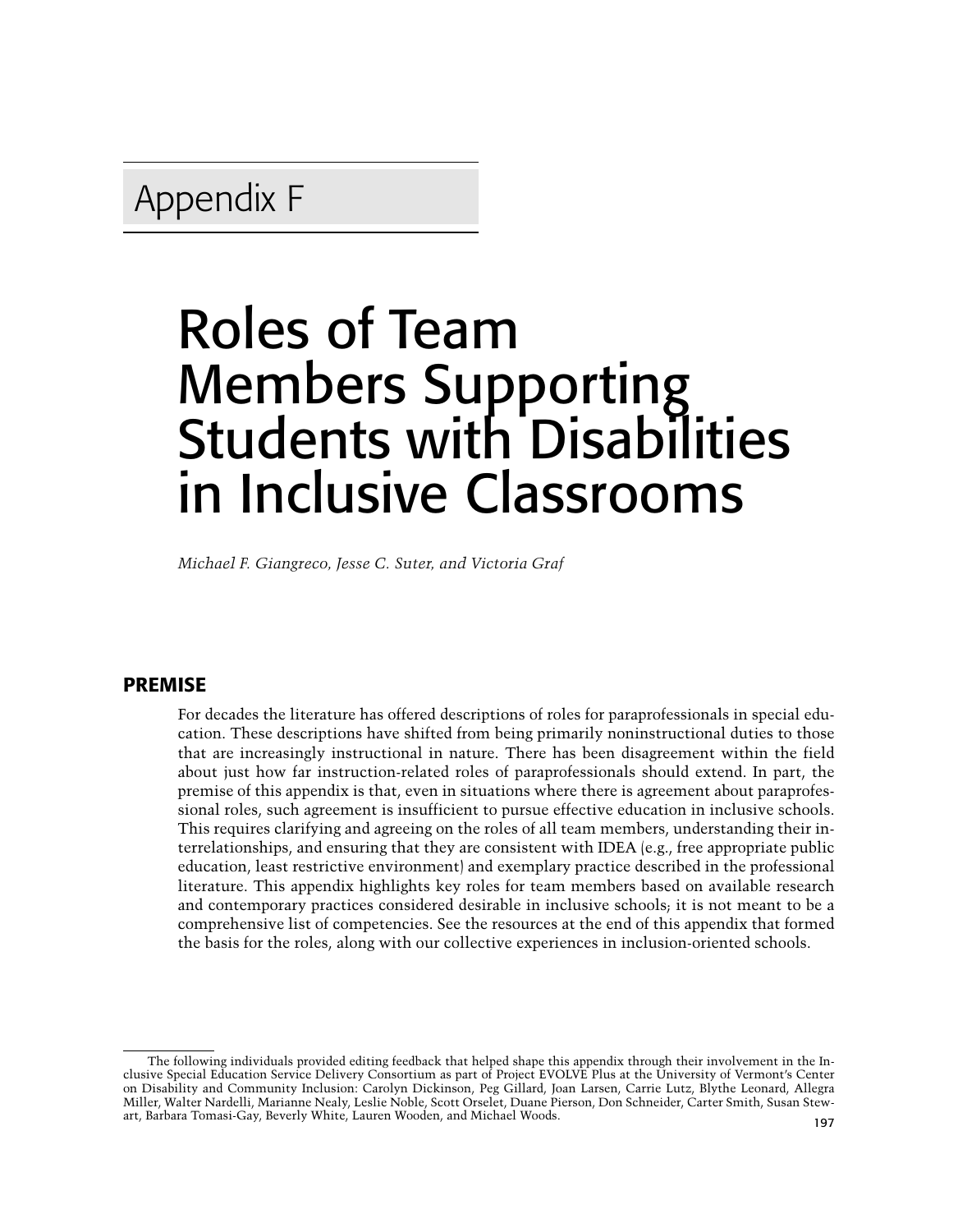#### **USING THIS DOCUMENT**

Your team or school is encouraged to use this appendix as a starting point to consider the respective roles of team members in your own setting. You can self-assess the status of the conceptual underpinnings (see Table 3) and roles of team members in your school or start a discussion among school faculty and families. Following review and discussion within your school, you are encouraged to modify this appendix by changing the wording, adding or deleting items, rearranging the content, or otherwise editing the document so that it assists you in clarifying team members' roles. A digital version is available on the CD-ROM accompanying this edition of COACH to facilitate any modifications you find desirable. The next step is to explore ways to put these roles into action by using them as a basis for identifying staff development and support, in hiring, orientation, collaborative teamwork, and supervision.

# **EVERY TEAM MEMBER'S OVERLAPPING ROLES**

Every team member contributes to the education of students with disabilities in inclusive schools and classrooms by:

- E1 Ensuring a safe and healthy environment for learning
- E2 Collaborating and communicating with other team members to develop, implement, and evaluate the individualized education programs (IEPs), access to the general education curriculum, and individually determined supports
- E3 Participating in team meetings and offering ideas and input to educational program and support decisions
- E4 Advancing his or her own learning to acquire or improve the attitudes and skills necessary to successfully include students with the full range of disabilities in the classroom (e.g., evidence-based practices)
- E5 Advocating to ensure that students' educational and support needs are adequately addressed in ways consistent with IDEA, state standards, and evidence-based practices, as well as appropriate independence and interdependence

| Roles of team members should                                                                                                                            | Roles of team members <b>should not</b>                                |
|---------------------------------------------------------------------------------------------------------------------------------------------------------|------------------------------------------------------------------------|
| Be grounded in collaborative teamwork based on shared                                                                                                   | Be based on disjointed approaches based on individual                  |
| purpose and goals                                                                                                                                       | purposes or separate goals                                             |
| Be consistent with their respective skills, knowledge, train-<br>ing, and certification/licensure to engage in tasks they<br>are qualified to undertake | Include engaging in tasks for which they are inadequately<br>qualified |
| Be complementary, synergistic, and based on evidence-                                                                                                   | Be contradictory, working at cross-purposes, or lack an ev-            |
| based practices                                                                                                                                         | idence base                                                            |
| Result in equitable opportunities for students with disabil-                                                                                            | Result in inequitable, though unintended, double stan-                 |
| ities (e.g., participation in class/school activities and en-                                                                                           | dards (e.g., restricted involvement in class/school activi-            |
| vironments, access to instruction from highly qualified                                                                                                 | ties and environments, separation from classmates, in-                 |
| teachers and special educators, access to the general                                                                                                   | adequate access to instruction from highly qualified                   |
| education curriculum, access to appropriately modi-                                                                                                     | teachers and special educators, inadequately modi-                     |
| fied/adapted curriculum and instruction, access to nec-                                                                                                 | fied/adapted curriculum and instruction, inadequate or                 |
| essary supports)                                                                                                                                        | unnecessary supports)                                                  |
| Contribute to positive outcomes for students with disabili-                                                                                             | Interfere with positive outcomes by inadvertently creating             |
| ties (e.g., classroom membership, achievement of indi-                                                                                                  | barriers to membership, access to inclusive settings,                  |
| vidually appropriate learning outcomes, positive peer                                                                                                   | achievement, peer relationships, or other opportunities                |
| relationships, access to increasing opportunities)                                                                                                      | available to students without disabilities                             |

**Table 3.** Conceptual underpinning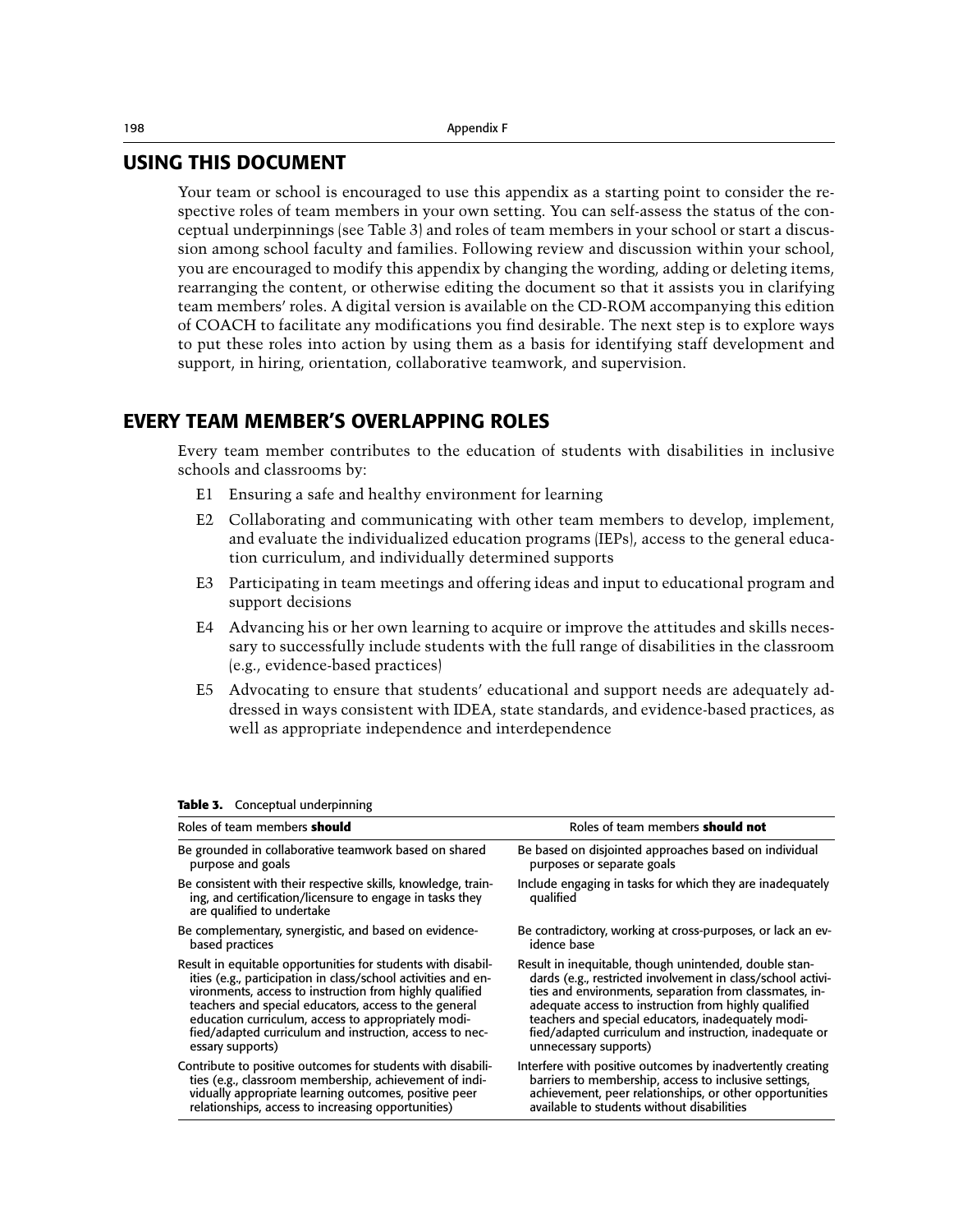# **TEACHER ROLES**

Teachers contribute to the education of students with disabilities in inclusive schools and classrooms and demonstrate educational ownership by:

- T1 Cocreating opportunities that facilitate the valued membership of all students in the classroom (e.g., location of desk, purposeful student grouping, purposeful participation, preplanning instruction), including those with the full range of disabilities
- T2 Serving as a primary adult role model for the class to demonstrate acceptance and inclusion of individuals with diverse characteristics (including disabilities) as well as problem solving when faced with unique challenges
- T3 Knowing the student's learning characteristics, performance levels, and individualized learning outcomes (e.g., IEP goals, general education curriculum)
- T4 Engaging students with disabilities in classroom instruction and activities in various groupings (large group, small group, individual) at a level commensurate with other students in the class who do not have disabilities
- T5 Retaining a prominent role in curricular and instructional planning, adaptation, and decision making with special educators and related services personnel to adapt and modify curriculum and instruction in ways that facilitate participation of students with disabilities in typical class activities
- T6 Applying differentiation, universal design, multilevel instruction, and curriculum overlapping so that students who perform at substantially different levels can pursue individually determined learning outcomes within shared class activities
- T7 Facilitating interactions between peers with and without disabilities by teaching students with disabilities prosocial behaviors, applying positive behavior supports, and teaching students without disabilities how to interact with their classmates who have learning differences
- T8 Codirecting (along with special educators) the work of paraprofessionals who are present in the classroom by:
	- Discussing the student's characteristics, educational program, and general support needs
	- Talking about the school and classroom (e.g., expectations, procedures)
	- Training related to paraprofessionals roles as described in a clear job description (e.g., evidence-based literacy approaches, positive behavior supports) through a variety of options (e.g., workshops, teacher modeling, online learning)
	- Planning for paraprofessional interactions and lessons with students so that they are not inappropriately expected to make pedagogical decisions
	- Monitoring paraprofessional performance and communicating with them about their work in both formative and summative ways

# **SPECIAL EDUCATOR ROLES**

Special educators contribute to the education of students with disabilities in inclusive schools and classrooms by:

S1 Cocreating opportunities that facilitate the valued membership of all students in the classroom (e.g., location of desk, purposeful student grouping, purposeful participation, preplanning instruction), including those with the full range of disabilities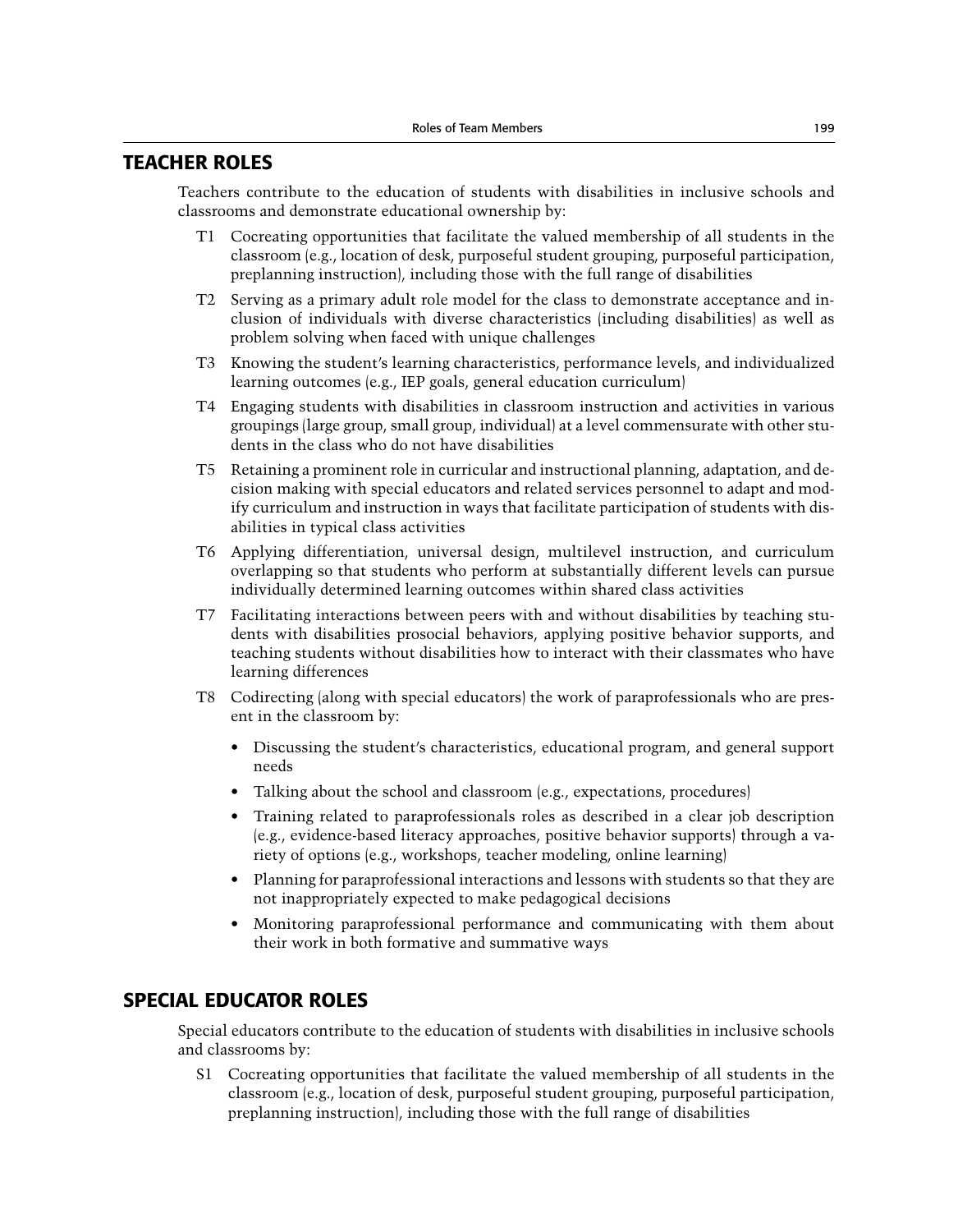|                | Appendix F                                                                                                                                                                                                                                                                                                                                                                                                                                                                                                                         |
|----------------|------------------------------------------------------------------------------------------------------------------------------------------------------------------------------------------------------------------------------------------------------------------------------------------------------------------------------------------------------------------------------------------------------------------------------------------------------------------------------------------------------------------------------------|
| S <sub>2</sub> | Serving as a primary adult role model for the class to demonstrate acceptance and in-<br>clusion of individuals with diverse characteristics (including disabilities) as well as<br>problem solving when faced with unique challenges                                                                                                                                                                                                                                                                                              |
| S3             | Maintaining a working knowledge of the general education curriculum and practices<br>(e.g., classroom units, lesson plans, assessment practices) in order to contribute to con-<br>textually appropriate supports and maintain high expectations for student learning                                                                                                                                                                                                                                                              |
|                | S4 Providing specially designed instruction in a variety of formats, such as coteaching with<br>the classroom teacher, teaching small mixed-ability groups, or individual tutoring, en-<br>suring that the combination of individually determined instructional formats are im-<br>plemented in concert with classroom teacher(s) and context, not merely providing in-<br>struction in the physical classroom space in ways that may be disconnected from its<br>overall operation or resorting to primarily pull-out instruction |
| S5             | Retaining a prominent role in curricular and instructional planning, adaptation, and de-<br>cision making with classroom teachers and related services personnel to adapt and<br>modify curriculum and instruction in ways that facilitate participation of students with<br>disabilities in typical class activities                                                                                                                                                                                                              |
| S6             | Applying differentiation, universal design, multilevel instruction, and curriculum over-<br>lapping so that students who perform at substantially different levels can pursue indi-<br>vidually determined learning outcomes within shared class activities                                                                                                                                                                                                                                                                        |
| S7             | Facilitating interactions between peers with and without disabilities by teaching stu-<br>dents with disabilities prosocial behaviors, applying positive behavior supports, and<br>teaching students without disabilities how to interact with their classmates who have<br>learning differences                                                                                                                                                                                                                                   |
| S8             | Codirecting the work of paraprofessionals with classroom teachers by                                                                                                                                                                                                                                                                                                                                                                                                                                                               |
|                | Discussing the student's characteristics, educational program, and general support<br>needs                                                                                                                                                                                                                                                                                                                                                                                                                                        |
|                | Talking about the school and classroom (e.g., expectations, procedures)                                                                                                                                                                                                                                                                                                                                                                                                                                                            |
|                | Training related to paraprofessionals roles as described in a clear job description (e.g.,<br>research-based literacy approaches, positive behavior supports) through a variety of<br>options (e.g., workshops, teacher modeling, online learning)                                                                                                                                                                                                                                                                                 |
|                | Planning for paraprofessional interactions and lessons with students so that they are<br>not inappropriately expected to make pedagogical decisions                                                                                                                                                                                                                                                                                                                                                                                |
|                | • Monitoring paraprofessional performance and communicating with them about<br>their work in both formative and summative ways                                                                                                                                                                                                                                                                                                                                                                                                     |
| S9             | Applying creative problem-solving principles to extend the power of a team's collabora-<br>tive efforts                                                                                                                                                                                                                                                                                                                                                                                                                            |
|                | S10 Providing primary case management (e.g., facilitate team meetings and interactions,<br>complete required paperwork such as IEP, conduct special education evaluations, serve                                                                                                                                                                                                                                                                                                                                                   |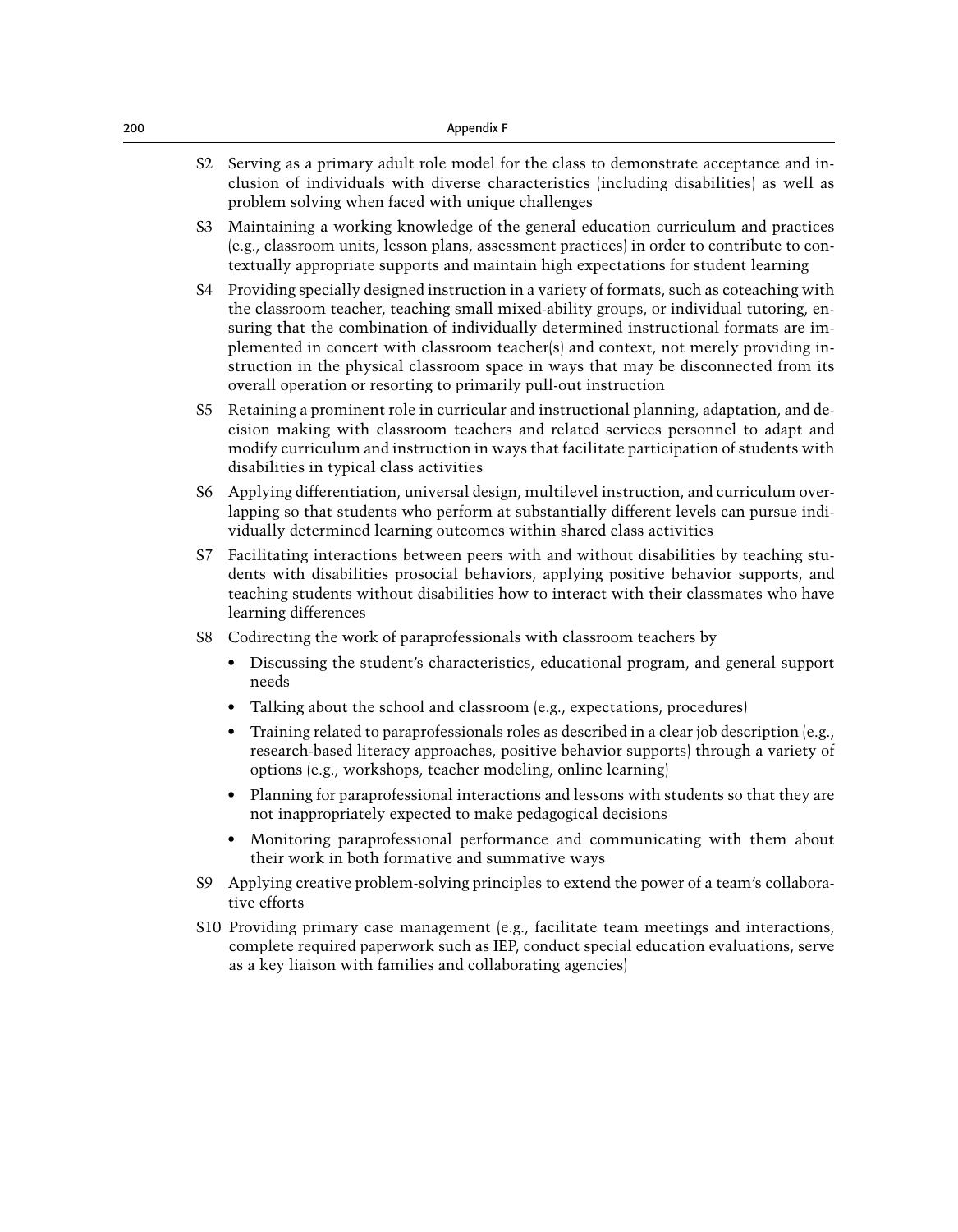#### **PARAPROFESSIONAL ROLES**<sup>1</sup>

Paraprofessionals contribute to the education of students with disabilities in inclusive schools and classrooms and help create opportunities for classroom teachers and special educators to spend time instructing students with disabilities and collaborating with each other by:

- P1 Implementing supplemental (not primary) small-group and individual instruction (e.g., academic, functional, prosocial) and homework help for students with disabilities that has been planned by a qualified professional
- P2 Engaging in classwide instructional monitoring of student work (e.g., independent or small-group work) identified and planned by teachers and special educators
- P3 Collecting data on student performance and progress based on data collection systems designed by teachers or special educators
- P4 Assisting students who require personal care supports  $(e.g.,$  eating, using the bathroom, dressing)
- P5 Facilitating peer interactions based on guidance from the teacher and special educator (e.g., teaches prosocial skills, fades presence and supports as appropriate, invites students to help each other)
- P6 Engaging in noninstructional tasks (e.g., clerical tasks; group supervision such as in the cafeteria, on the playground, bus boarding, field trips) identified by teachers and special educators
- P7 Responding to reassignment by school administrators as student and classroom needs change (e.g., student illness, student crisis, student success, personnel changes)

## **RELATED SERVICES PROVIDER ROLES**

Related services providers contribute to the education of students with disabilities in inclusive schools and classrooms by:

- R1 Providing supports that have been determined by a student's educational team to be educationally relevant (for IEP goals and access to general education curriculum) and educationally necessary (required to receive an appropriate education) and, therefore, are linked to one or more aspect of a student's educational program (IEP goals, general education curriculum, accommodations/supports)
- R2 Providing supports that allow for student access or participation in typical school and class environments and activities
- R3 Providing supports in places and ways that are contextually compatible within the classroom schedule, activities, and culture
- R4 Selecting or developing adaptive equipment that allows for access, active participation, or prevents negative outcomes (e.g., regression, discomfort, pain)

<sup>1</sup>Paraprofessionals referred to here may be funded by special education, general education, or some combination. Funding streams may influence their respective roles. Because IDEA "allows for paraprofessionals who are properly trained and supervised to assist in the delivery of special education," they are present to support and supplement the work of teachers and special educators, not supplant them. Therefore, it is inappropriate and undesirable for paraprofessionals to 1) provide the bulk of instruction for a student; 2) be asked to provide support in any subjects in which they are not qualified; 3) plan or adapt curriculum, instruction, or data collection; 4) serve as the primary liaison with the family; 5) develop behavior plans; 6) make decisions about where or when a student receives instruction; or 7) function as a student's primary friend in school.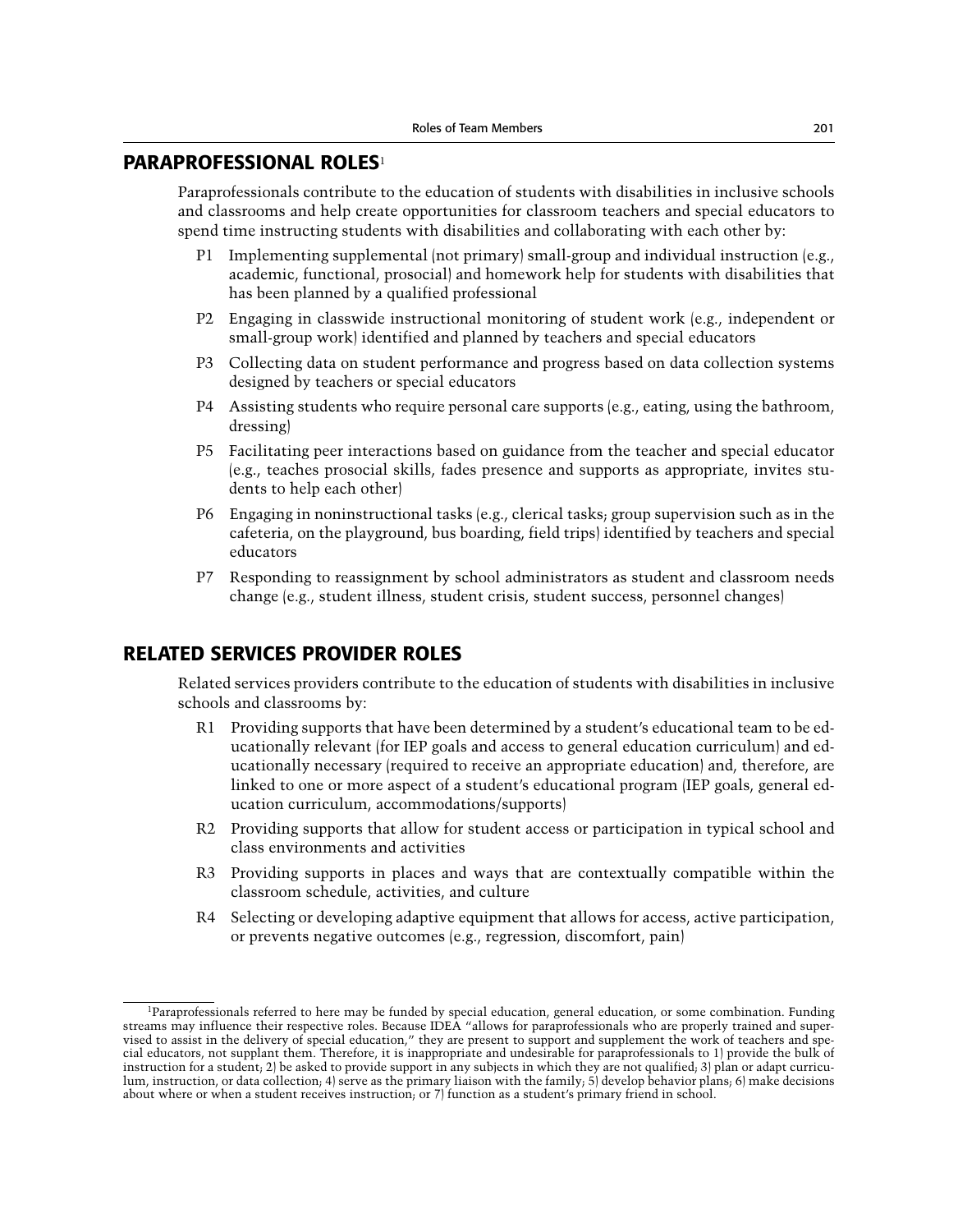| 202 | Appendix F                                                                                                                                                                                                                                                                           |
|-----|--------------------------------------------------------------------------------------------------------------------------------------------------------------------------------------------------------------------------------------------------------------------------------------|
|     | R5 Consulting with team members to transfer information and skills associated with their<br>field to others (e.g., positioning a student for learning, programming an augmentative<br>and alternative communication [AAC] device] that fits within inclusive educational<br>contexts |
| R6  | Serving as a resource or support to the family pertaining to their field of specialty                                                                                                                                                                                                |
| R7  | Working directly with students to apply skills associated with their field to address stu-<br>dents' educational or support needs (e.g., teaching braille, providing counseling)                                                                                                     |
| R8  | Working with team members to determine when supports should be continued, modi-<br>fied, faded, or discontinued based on relevant student data                                                                                                                                       |

# **ADMINISTRATOR ROLES**

Administrators, including building or district-level special education and general education administrators (e.g., superintendents, principals, assistant principals), contribute to the education of students with disabilities in inclusive schools and classrooms and display leadership and commitment to using inclusive practices by:

- A1 Communicating clear expectations about collaboration among team members and their respective roles
- A2 Communicating clear expectations and encouraging inclusive attitudes among all team members about the value, shared responsibility, inclusion, and instruction of all students with and without disabilities
- A3 Facilitating scheduled opportunities for collaboration among teachers, special educators, teacher assistants, and other services providers (e.g., master schedule, staff development, planning opportunities)
- A4 Providing access to relevant staff development opportunities related to inclusive practice (e.g., coteaching, universal design for learning, peer supports, directing the work of paraprofessionals, assistive technology, curriculum adaptation)
- A5 Ensuring constructive working conditions for personnel (e.g., staffing ratios, reducing paperwork burden, ensuring natural proportion of students with and without disabilities)
- A6 Ensuring the number of paraprofessionals assigned to any one professional (e.g., teacher, special educator) allows adequate opportunities for directing paraprofessional work as well as providing professionals with guidelines and a process for directing paraprofessional work and providing them with ongoing feedback and support
- A7 Making all personnel assignment decisions, supervising and evaluating all school personnel, and making arrangements to monitor any contracted personnel related to students with disabilities
- A8 Providing support to faculty, staff, students, and families during student crisis situations
- A9 Leading the school and/or district's annual service and school improvement planning for serving students with disabilities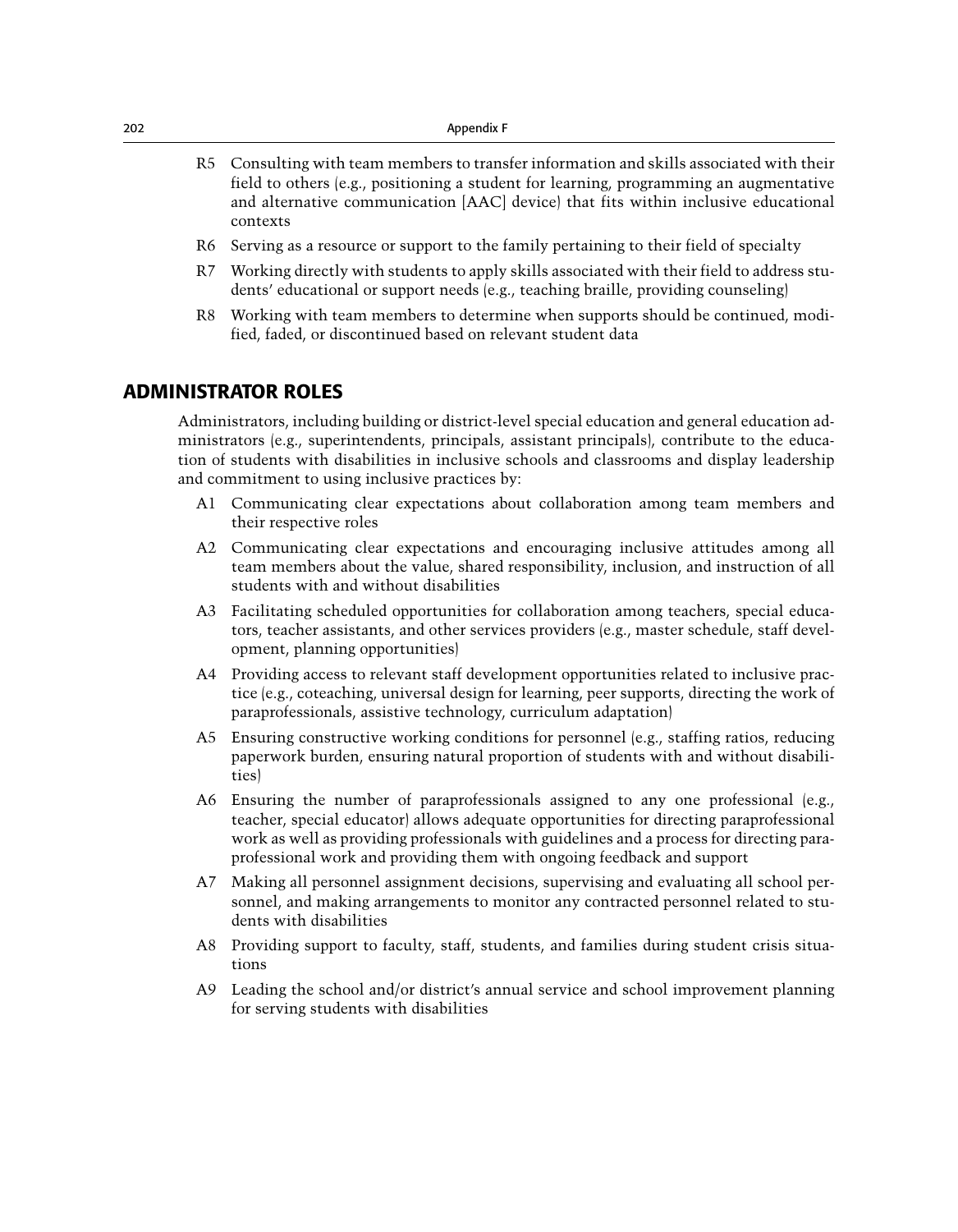#### **STUDENT AND PARENT ROLES**<sup>2</sup>

Students with disabilities and their parents contribute to the education of the student with a disability in the family within an inclusive school and classrooms by:

- F1 Developing an understanding of the student's strengths, interests, and needs (including information about his or her disability)
- F2 Offering information and insights to the team about the student that contributes to educational planning and learning (e.g., motivations, interests, disability characteristics, learning styles, talents, history)
- F3 Identifying or selecting a set of the highest learning priorities for the year that become a focus for the team
- F4 Making informed decisions about choices within the general education program and curriculum (e.g., elective courses, foreign language, cocurricular activities)
- F4 Helping to identify supports necessary for student success
- F5 Monitoring student progress and applying learned skills to nonschool settings (e.g., home, community)
- F6 Communicating key information to the team about health, mental health, and community issues that may have a bearing on the student in school
- F7 Playing a prominent role in long-range educational and transition planning as the only team members likely to be part of the educational team throughout the school career

#### **RESOURCES**

- Carter, E.W., Cushing, L.S., & Kennedy, C.H. (2009) *Peer support strategies for improving all students' social lives and learning.* Baltimore: Paul H. Brookes Publishing Co.
- Causton-Theoharis, J., Giangreco, M.F., Doyle, M.B. & Vadasy, P.F. (2007). Paraprofessionals: The "sous chefs" of literacy instruction. *TEACHING Exceptional Children, 40*(1), 57–62.
- Crockett, J.B. (2002). Special education's role in preparing responsive leaders for inclusive schools. *Remedial and Special Education, 23*(3), 157–168.
- DiPaola, M.F., & Walther-Thomas, C. (2003). *Principals and special education: The critical role of school leaders* (COPPSE Document No. IB-7). Gainesville: University of Florida, Center on Personnel Studies in Special Education. Retrieved January 25, 2009, from http://www.personnelcenter.org/pdf/copsse\_principals .pdf
- Doyle. M.B. (2008). *The paraprofessional's guide to the inclusive classroom: Working as a team* (3rd ed.). Baltimore: Paul H. Brookes Publishing Co.
- Fisher, D., Frey, N., & Thousand, J. (2003). What do special educators need to know and be prepared to do for inclusive schooling to work? *Teacher Education and Special Education, 26*(1), 42–50.
- Gerlach, K. (2001). *Let's team up! A checklist for paraeducators, teachers, and principals.* Washington, DC: National Education Association.
- Giangreco, M.F. (2001). *Guidelines for making decisions about I.E.P. services.* Montpelier: Vermont Department of Education. Retrieved November 22, 2009, from http://education.vermont.gov/new/pdfdoc/pgm\_ sped/data\_reports\_pubs/guidelines\_iep\_decisions.pdf
- Giangreco, M.F., Broer, S.M., & Edelman, S.W. (2001). Teacher engagement with students with disabilities: Differences between paraprofessional service delivery models. *Journal of The Association for Persons with Severe Handicaps, 26*(2), 75–86.
- Giangreco, M.F., Carter, E.W., Doyle, M.B., & Suter, J.C. (2010). Supporting students with disabilities in inclusive classrooms: Personnel and peers. In R. Rose (Ed.), *Confronting obstacles to inclusion: International responses to developing inclusive schools* (pp. 247–264). London: Routledge.
- Giangreco, M.F., CichoskiKelly, E., Backus, L., Edelman, S.W., Tucker, P., Broer, S., CichoskiKelly, C., & Spinney, P. (1999, March). Developing a shared understanding: Paraeducator supports for students with disabilities in general education. *TASH Newsletter, 25*(3), 21–23.
- Giangreco, M.F., & Doyle, M.B. (2004). Directing paraprofessional work. In C.H. Kennedy & E.M. Horn (Eds.), *Including students with severe disabilities* (pp. 185–204), Boston: Allyn & Bacon.
- Giangreco, M.F., Edelman, S., Dennis, R., Rubin, R., & Thoms, P. (1999). Vermont's guidelines for related ser-

<sup>2</sup>The balance of involvement among the student him- or herself compared with parents/guardians varies widely based on the age of the student, cultural norms of the family, and the student's ability to effectively communicate and self-advocate.